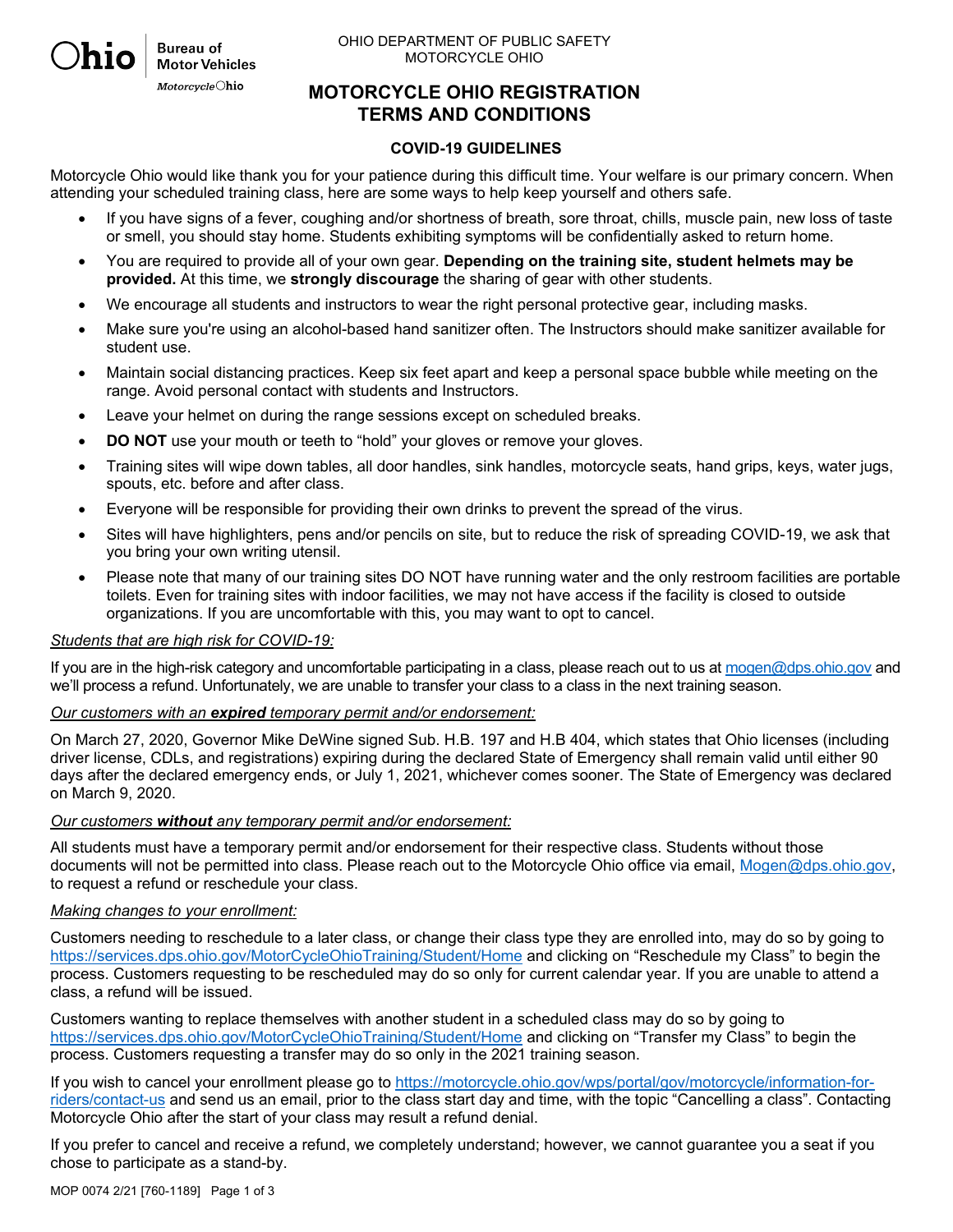## **GENERAL TERMS & CONDITIONS**

By registering online, I have agreed to the following requirements and policies. Failure to meet any of the course requirements or policies below makes me ineligible to take the course.

# **ATTENDANCE AND PAYMENT POLICIES**

- NO REFUNDS WILL BE GIVEN
- I will attend 100% of my course.
- I will forfeit my fee, class seat and will not be allowed to continue if I am late, fail to attend, fail to have the proper riding gear, fail to have a validated motorcycle temporary permit (TIPIC) and/or license, or dismiss myself at any portion of my scheduled class.
- I agree to ride and behave in a safe manner throughout the course.
- For my safety and that of the other students, the instructor may discontinue my on-cycle participation at any time.
- I can only reschedule within the training calendar year (March November).

## **MOTORCYCLE TEMPORARY PERMIT POLICIES**

- If not holding a two-wheeled motorcycle endorsement (M1) on my valid driver license, I will provide a valid M1 motorcycle temporary permit at the time of on-cycle instruction except in cases where the permit expired on or after March 9, 2020 (see above under COVID-19 Guidelines).
- Advance Rider Skills (ARS) must hold a valid M1 license and/or endorsement to participate in the class.
- If I hold a three-wheeled motorcycle permit (M3) and successfully pass a two-wheeled motorcycle class, I will need to purchase a new two-wheeled motorcycle permit at the BMV prior to obtaining a two-wheeled motorcycle license and/or endorsement.
- If I'm a minor and have a valid Scooter Permit (M4) and successfully pass the class, I will be issued a M4 endorsement.
- If I'm an adult and have a valid Scooter Permit (M4), use my own scooter with the permission of Motorcycle Ohio, have it registered with the BMV as an M/S (motor scooter) and successfully pass the class, I will be issued a M4 license and/or endorsement.
- If I'm an adult and have a Scooter Permit (M4) and successfully pass the class on a two-wheeled motorcycle, I will be issued a M1 license and/or endorsement. I will need to purchase a new two-wheeled motorcycle permit at the BMV prior to obtain a two-wheeled motorcycle license and/or endorsement.

## **RIDING GEAR POLICY**

- I will provide and wear my own protective gear consisting of long pants, high-top boots or shoes, long sleeve jacket or shirt covering the wrists, and full finger gloves.
- I will wear a DOT certified helmet. Novelty helmets will not be allowed in class.
- Eye protection will be worn when seated on a motorcycle.
- For the basic three day Basic Rider Skills (BRS), the first night is classroom only and riding will take place on the second and third days. For the two day BRS, or the one day BRS-Returning Rider (BRS-RR), BRS-2 and/or Advance Rider Skills (ARS) bring your riding gear to class.

#### **MEDICAL CONDITIONS**

I understand that I must be mentally and physically fit in order to participate in the class. At the time of registration, I must disclose, confidentially, any medical conditions, medications, or disabilities.